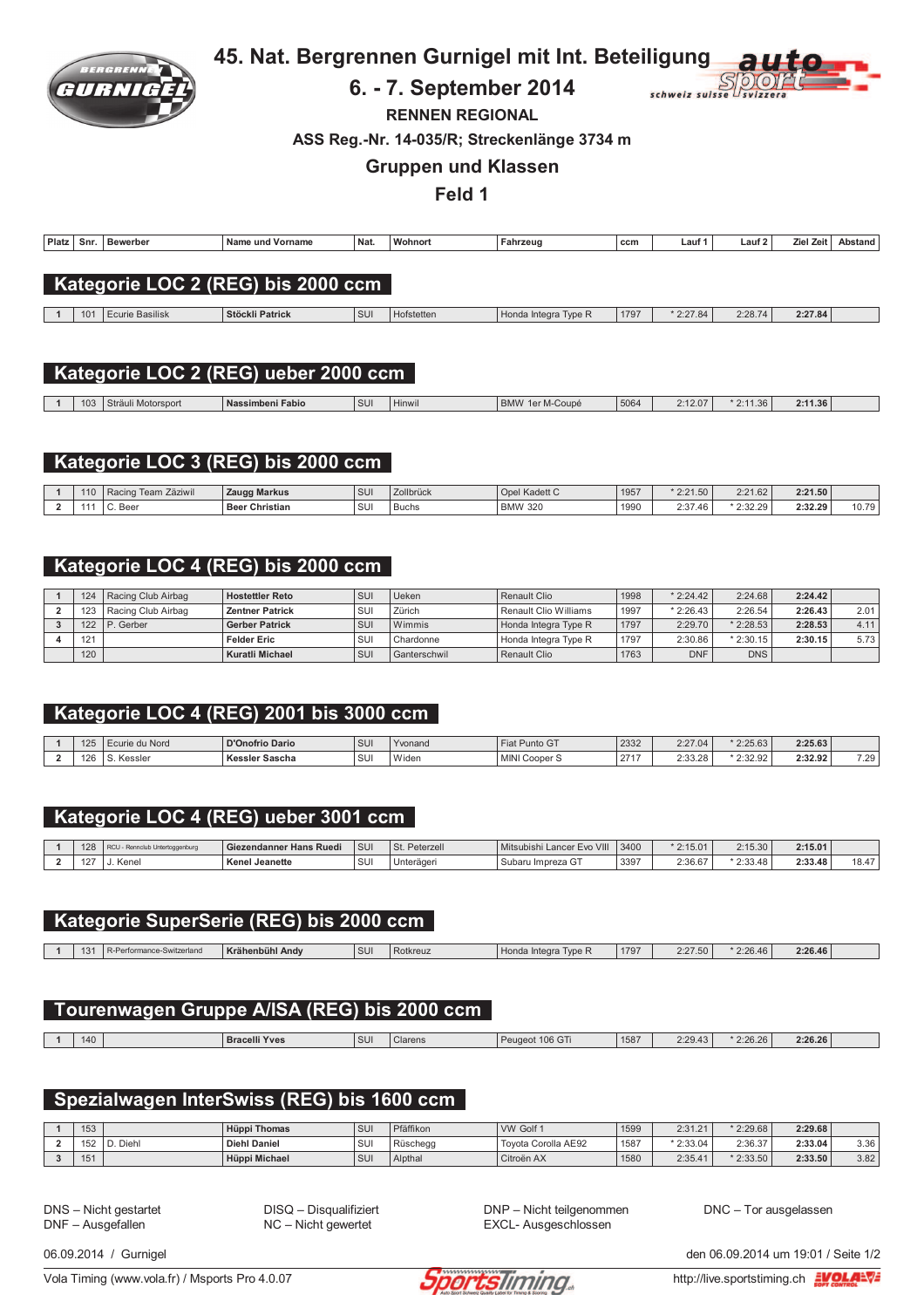

# 45. Nat. Bergrennen Gurnigel mit Int. Beteiligung 6. - 7. September 2014 **RENNEN REGIONAL**



ASS Reg.-Nr. 14-035/R; Streckenlänge 3734 m

**Gruppen und Klassen** 

Feld 1

| Platz | -Sni | Bewerber<br>n P | Name<br>Vorname<br>und | <b>Nat</b> | Wohnor | Fahrzeug | ccm | ∟aut | . au | -<br>. Zei<br>7۱۵<br><b>LID</b> | Abstand |
|-------|------|-----------------|------------------------|------------|--------|----------|-----|------|------|---------------------------------|---------|

#### Spezialwagen InterSwiss (REG) ueber 1601 ccm

| $\rightarrow$<br>l J' | Ecurie des Lions | <b>Liechti Marcel</b>  | SUI        | Savagnie  | Ascona B<br><b>UDEL</b>       | 2460 | $*2:27.01$  | 2:28.62             | 2:27.01 |  |
|-----------------------|------------------|------------------------|------------|-----------|-------------------------------|------|-------------|---------------------|---------|--|
| $1 -$<br>155          |                  | <b>Zbinden Michael</b> | C11<br>ັບບ | Wattenwir | bel Kadett GT/E<br><b>ODE</b> | 2498 | <b>EXCL</b> | $T V \cap I$<br>ᄃᄉᄂ |         |  |

## Formelfreie Rennwagen Gruppe E1 (REG) bis 1400 ccm

| 163 | R. Schmid       | <b>Schmid Rolf</b>  | l sui      | Waltenschwil | Suzuki Swift RS  | 1399 | $*2:25.72$ | 2:27.75    | 2:25.72 |       |
|-----|-----------------|---------------------|------------|--------------|------------------|------|------------|------------|---------|-------|
| 161 | Equipe Bernoise | <b>Kofler Peter</b> | SUI        | Stetten      | Simca Rallve III | 1294 | $*2:33.26$ | 2:33.47    | 2:33.26 | 7.54  |
| 162 | R. Noser        | Noser Roger         | <b>SUI</b> | Reitnau      | VW Polo 1.4 16V  | 1390 | 2:38.85    | $*2:37.99$ | 2:37.99 | 12.27 |
| 160 | Jakob           | Jakob Andreas       | SUI        | Biel         | NSU TT           | 1260 | $*2:42.38$ | 2:45.52    | 2:42.38 | 16.66 |

### Formelfreie Rennwagen Gruppe E1 (REG) 1401 bis 1600 ccm

| 165 | Chablais Racing Team   | <b>Droz Daniel</b>     | SUI               | Aigle     | WW Golf 17      | 1588 | $*2:29.60$ | 2:32.20    | 2:29.60 |       |
|-----|------------------------|------------------------|-------------------|-----------|-----------------|------|------------|------------|---------|-------|
| 166 | M. Eberhart            | <b>Eberhart Marcel</b> | <b>QHI</b><br>ou. | Uetendorf | Honda CRX       | 1589 | $*2:33.17$ | 2:33.42    | 2:33.17 | 3.57  |
| 167 |                        | Renggli Dario          | SU                | Malters   | Honda Civic     | 1595 | $*2:35.34$ | 2:38.85    | 2:35.34 | 5.74  |
| 164 | Ecurie Sporting Romont | <b>Frioud David</b>    | <b>QHI</b><br>ື   | Rossens   | Peugeot 106 S16 | 1587 | 2:56.39    | $*2:50.87$ | 2:50.87 | 21.27 |

## Formelfreie Rennwagen Gruppe E1 (REG) 1601 bis 2000 ccm

|   | 179 | C. Grispino                | <b>Grispino Claudio</b> | <b>SUI</b> | Steinen        | Renault 5 Williams | 2000 | 2:12.94    | $*2:12.10$  | 2:12.10 |       |
|---|-----|----------------------------|-------------------------|------------|----------------|--------------------|------|------------|-------------|---------|-------|
|   | 170 | P. Jakober                 | <b>Jakober Patrick</b>  | SUI        | Kerns          | <b>VW Golf</b>     | 1800 | 2:16.35    | 2:16.48     | 2:16.35 | 4.25  |
|   | 177 |                            | Gämperle Roman          | SUI        | Libingen       | Renault Clio       | 1996 | 2:20.02    | $*2:17.51$  | 2:17.51 | 5.41  |
|   | 175 | E. Wittwer                 | <b>Wittwer Erich</b>    | SUI        | Forst          | VW Golf 1          | 1986 | 2:19.46    | 2:20.84     | 2:19.46 | 7.36  |
| 5 | 176 |                            | Zehnder Roger           | l sui      | Wetzikon       | <b>VW Golf</b>     | 1996 | 2:20.77    | $*$ 2:19.70 | 2:19.70 | 7.60  |
| 6 | 169 | Automobil Club der Schweiz | Meier Jan               | SUI        | Rosshäusern    | Alfa Romeo Sprint  | 1711 | 2:22.87    | $*2:22.58$  | 2:22.58 | 10.48 |
|   | 174 | F. Steiner                 | <b>Steiner Fabian</b>   | SUI        | Wangen         | <b>VW Golf</b>     | 1984 | 2:25.33    | 2:26.89     | 2:25.33 | 13.23 |
| 8 | 171 | Sägesser Motorsport        | Hüttinger Jürg          | SUI        | Blumenstein    | <b>VW Golf</b>     | 1800 | 2:25.93    | 2:26.53     | 2:25.93 | 13.83 |
|   | 180 |                            | <b>Gfeller Heinz</b>    | <b>SUI</b> | Noflen         | Renault Clio       | 2000 | 2:27.24    | $*2:26.46$  | 2:26.46 | 14.36 |
|   | 173 | . Geerina<br>M.            | <b>Geering Marco</b>    | SUI        | Watt           | Opel Kadett C      | 1979 | <b>DNS</b> | <b>DNS</b>  |         |       |
|   | 178 | Ecurie Performance         | <b>Tinguely Pierre</b>  | SUI        | Granges-Paccot | Opel Kadett C      | 2000 | <b>DNS</b> | DNS         |         |       |

## Formelfreie Rennwagen Gruppe E1 (REG) 2001 bis 2500 ccm

| 183 | <b>Beveler Etienne</b> | SUI        | La Chaux   | Opel Ascona B      | 2486 | 2:13.43    | $*2:13.14$ | 2:13.14 |       |
|-----|------------------------|------------|------------|--------------------|------|------------|------------|---------|-------|
| 182 | Messerli Hansueli      | SUI        | Helaisried | Opel Kadett C GT/E | 2400 | 2:23.27    | $*2:22.18$ | 2:22.18 | 9.04  |
| 184 | <b>Kunz Beat</b>       | SUI        | Frutigen   | <b>BMW 325i</b>    | 2493 | $*2:26.15$ | 2:26.47    | 2:26.15 | 13.01 |
| 181 | Von Arx Urban          | <b>SUI</b> | Appenzell  | <b>VW Polo</b>     | 2172 | 2:46.25    | $*2:43.97$ | 2:43.97 | 30.83 |

# Formelfreie Rennwagen Gruppe E1 (REG) ueber 2501 ccm

| 185 | mobil Club der Schweiz<br>$\sqrt{1}$ | Meier Oliver | SUI | Wetzikon | Works<br><b>MINI Cooper</b> | 2717 | 2:18.50 | 2:22.34 | 2:18.50 |  |
|-----|--------------------------------------|--------------|-----|----------|-----------------------------|------|---------|---------|---------|--|
|     |                                      |              |     |          |                             |      |         |         |         |  |

## Formelfreie Rennwagen Gruppe E2-SH (REG) bis 1400 ccm

1 | 190 | Equipe Bernoise

Böhlen Urs

ADR<sub>2</sub> SUI Rüti b. Riggisberg

 $\star$  2:30.36 2:31.63

Rennleiter: Peter Flueckiger

Jury Präsident: Hubert Wenger

Zeitmessung: Sportstiming.ch

 $1300$ 

DNS - Nicht gestartet DNF - Ausgefallen

DISQ - Disqualifiziert NC - Nicht gewertet

DNP - Nicht teilgenommen EXCL- Ausgeschlossen

DNC - Tor ausgelassen

 $2:30.36$ 

06.09.2014 / Gurnigel

Vola Timing (www.vola.fr) / Msports Pro 4.0.07



den 06.09.2014 um 19:01 / Seite 2/2

http://live.sportstiming.ch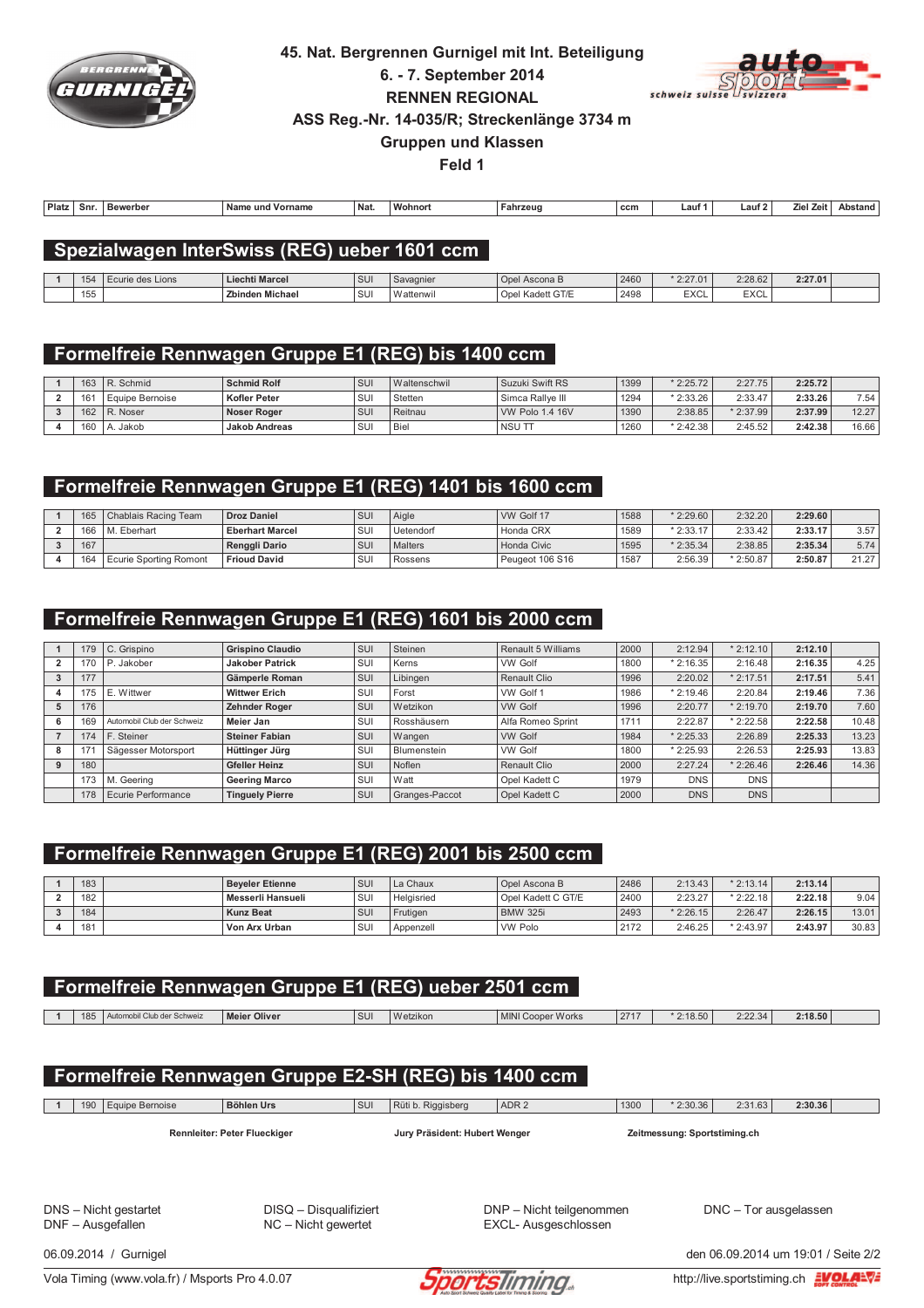

45. Nat. Bergrennen Gurnigel mit Int. Beteiligung

## 6. - 7. September 2014



**RENNEN REGIONAL** 

ASS Reg.-Nr. 14-035/R; Streckenlänge 3734 m

**Gesamtklassement (Scratch) Regional** 

Feld 1

| Platz                   | Snr. | Gr/KI      | <b>Bewerber</b>                | Name und Vorname        | Nat. | Wohnort            | Fahrzeug                   | ccm  | Lauf 1      | Lauf 2      | <b>Ziel Zeit</b> | Abstand |
|-------------------------|------|------------|--------------------------------|-------------------------|------|--------------------|----------------------------|------|-------------|-------------|------------------|---------|
|                         |      |            |                                |                         |      |                    |                            |      |             |             |                  |         |
| $\mathbf{1}$            | 103  | L2+2000    | Sträuli Motorsport             | Nassimbeni Fabio        | SUI  | Hinwil             | BMW 1er M-Coupé            | 5064 | 2:12.07     | $*2:11.36$  | 2:11.36          |         |
| $\overline{2}$          | 179  | E1-2000    | C. Grispino                    | <b>Grispino Claudio</b> | SUI  | Steinen            | Renault 5 Williams         | 2000 | 2:12.94     | $*2:12.10$  | 2:12.10          | 0.74    |
| $\mathbf{3}$            | 183  | E1-2500    |                                | <b>Beyeler Etienne</b>  | SUI  | La Chaux           | Opel Ascona B              | 2486 | 2:13.43     | $*2:13.14$  | 2:13.14          | 1.78    |
| $\overline{\mathbf{4}}$ | 128  | L4+3001    | RCU - Rennclub Untertoggenburg | Giezendanner Hans Ruedi | SUI  | St. Peterzell      | Mitsubishi Lancer Evo VIII | 3400 | $*2:15.01$  | 2:15.30     | 2:15.01          | 3.65    |
| 5                       | 170  | E1-2000    | P. Jakober                     | <b>Jakober Patrick</b>  | SUI  | Kerns              | <b>VW Golf</b>             | 1800 | * 2:16.35   | 2:16.48     | 2:16.35          | 4.99    |
| 6                       | 177  | E1-2000    |                                | Gämperle Roman          | SUI  | Libingen           | Renault Clio               | 1996 | 2:20.02     | * 2:17.51   | 2:17.51          | 6.15    |
| $\overline{7}$          | 185  | E1+2500    | Automobil Club der Schweiz     | <b>Meier Oliver</b>     | SUI  | Wetzikon           | MINI Cooper Works          | 2717 | $*2:18.50$  | 2:22.34     | 2:18.50          | 7.14    |
| 8                       | 175  | E1-2000    | E. Wittwer                     | <b>Wittwer Erich</b>    | SUI  | Forst              | VW Golf 1                  | 1986 | $*2:19.46$  | 2:20.84     | 2:19.46          | 8.10    |
| 9                       | 176  | E1-2000    |                                | Zehnder Roger           | SUI  | Wetzikon           | <b>VW Golf</b>             | 1996 | 2:20.77     | * 2:19.70   | 2:19.70          | 8.34    |
| 10                      | 110  | L3-2000    | Racing Team Zäziwil            | Zaugg Markus            | SUI  | Zollbrück          | Opel Kadett C              | 1957 | * 2:21.50   | 2:21.62     | 2:21.50          | 10.14   |
| 11                      | 182  | E1-2500    |                                | Messerli Hansueli       | SUI  | Helgisried         | Opel Kadett C GT/E         | 2400 | 2:23.27     | * 2:22.18   | 2:22.18          | 10.82   |
| 12                      | 169  | E1-2000    | Automobil Club der Schweiz     | Meier Jan               | SUI  | Rosshäusern        | Alfa Romeo Sprint          | 1711 | 2:22.87     | $*2:22.58$  | 2:22.58          | 11.22   |
| 13                      | 124  | L4-2000    | Racing Club Airbag             | <b>Hostettler Reto</b>  | SUI  | Ueken              | Renault Clio               | 1998 | $*2:24.42$  | 2:24.68     | 2:24.42          | 13.06   |
| 14                      | 174  | E1-2000    | F. Steiner                     | <b>Steiner Fabian</b>   | SUI  | Wangen             | <b>VW Golf</b>             | 1984 | $*2:25.33$  | 2:26.89     | 2:25.33          | 13.97   |
| 15                      | 125  | L4-3000    | Ecurie du Nord                 | D'Onofrio Dario         | SUI  | Yvonand            | Fiat Punto GT              | 2332 | 2:27.04     | * 2:25.63   | 2:25.63          | 14.27   |
| 16                      | 163  | E1-1400    | R. Schmid                      | <b>Schmid Rolf</b>      | SUI  | Waltenschwil       | Suzuki Swift RS            | 1399 | $*2:25.72$  | 2:27.75     | 2:25.72          | 14.36   |
| 17                      | 171  | E1-2000    | Sägesser Motorsport            | Hüttinger Jürg          | SUI  | Blumenstein        | <b>VW Golf</b>             | 1800 | * 2:25.93   | 2:26.53     | 2:25.93          | 14.57   |
| 18                      | 184  | E1-2500    |                                | <b>Kunz Beat</b>        | SUI  | Frutigen           | <b>BMW 325i</b>            | 2493 | $*2:26.15$  | 2:26.47     | 2:26.15          | 14.79   |
| 19                      | 140  | A/ISA-2000 |                                | <b>Bracelli Yves</b>    | SUI  | Clarens            | Peugeot 106 GTi            | 1587 | 2:29.43     | * 2:26.26   | 2:26.26          | 14.90   |
| 20                      | 123  | L4-2000    | Racing Club Airbag             | <b>Zentner Patrick</b>  | SUI  | Zürich             | Renault Clio Williams      | 1997 | 2:26.43     | 2:26.54     | 2:26.43          | 15.07   |
| 21                      | 180  | E1-2000    |                                | <b>Gfeller Heinz</b>    | SUI  | Noflen             | Renault Clio               | 2000 | 2:27.24     | $*2:26.46$  | 2:26.46          | 15.10   |
| 21                      | 131  | SS-2000    | R-Performance-Switzerland      | Krähenbühl Andy         | SUI  | Rotkreuz           | Honda Integra Type R       | 1797 | 2:27.50     | $*2:26.46$  | 2:26.46          | 15.10   |
| 23                      | 154  | IS+1601    | Ecurie des Lions               | <b>Liechti Marcel</b>   | SUI  | Savagnier          | Opel Ascona B              | 2460 | * 2:27.01   | 2:28.62     | 2:27.01          | 15.65   |
| 24                      | 101  | L2-2000    | <b>Ecurie Basilisk</b>         | <b>Stöckli Patrick</b>  | SUI  | Hofstetten         | Honda Integra Type R       | 1797 | $*2:27.84$  | 2:28.74     | 2:27.84          | 16.48   |
| 25                      | 122  | L4-2000    | P. Gerber                      | <b>Gerber Patrick</b>   | SUI  | Wimmis             | Honda Integra Type R       | 1797 | 2:29.70     | * 2:28.53   | 2:28.53          | 17.17   |
| 26                      | 165  | E1-1600    | Chablais Racing Team           | <b>Droz Daniel</b>      | SUI  | Aigle              | VW Golf 17                 | 1588 | * 2:29.60   | 2:32.20     | 2:29.60          | 18.24   |
| 27                      | 153  | IS-1600    |                                | <b>Hüppi Thomas</b>     | SUI  | Pfäffikon          | VW Golf 1                  | 1599 | 2:31.21     | * 2:29.68   | 2:29.68          | 18.32   |
| 28                      | 121  | L4-2000    |                                | <b>Felder Eric</b>      | SUI  | Chardonne          | Honda Integra Type R       | 1797 | 2:30.86     | * 2:30.15   | 2:30.15          | 18.79   |
| 29                      | 190  | E2-SH-1400 | Equipe Bernoise                | <b>Böhlen Urs</b>       | SUI  | Rüti b. Riggisberg | ADR <sub>2</sub>           | 1300 | $*2:30.36$  | 2:31.63     | 2:30.36          | 19.00   |
| 30                      | 111  | L3-2000    | C. Beer                        | <b>Beer Christian</b>   | SUI  | <b>Buchs</b>       | <b>BMW 320</b>             | 1990 | 2:37.46     | * 2:32.29   | 2:32.29          | 20.93   |
| 31                      | 126  | L4-3000    | S. Kessler                     | <b>Kessler Sascha</b>   | SUI  | Widen              | MINI Cooper S              | 2717 | 2:33.28     | * 2:32.92   | 2:32.92          | 21.56   |
| 32                      | 152  | IS-1600    | D. Diehl                       | <b>Diehl Daniel</b>     | SUI  | Rüschegg           | Toyota Corolla AE92        | 1587 | $*2:33.04$  | 2:36.37     | 2:33.04          | 21.68   |
| 33                      | 166  | E1-1600    | M. Eberhart                    | <b>Eberhart Marcel</b>  | SUI  | <b>Uetendorf</b>   | Honda CRX                  | 1589 | $*2:33.17$  | 2:33.42     | 2:33.17          | 21.81   |
| 34                      | 161  | E1-1400    | Equipe Bernoise                | Kofler Peter            | SUI  | Stetten            | Simca Rallye III           | 1294 | * 2:33.26   | 2:33.47     | 2:33.26          | 21.90   |
| 35                      | 127  | L4+3001    | J. Kenel                       | <b>Kenel Jeanette</b>   | SUI  | Unterägeri         | Subaru Impreza GT          | 3397 | 2:36.67     | $*2:33.48$  | 2:33.48          | 22.12   |
| 36                      | 151  | IS-1600    |                                | Hüppi Michael           | SUI  | Alpthal            | Citroën AX                 | 1580 | 2:35.41     | * 2:33.50   | 2:33.50          | 22.14   |
| 37                      | 167  | E1-1600    |                                | Renggli Dario           | SUI  | Malters            | Honda Civic                | 1595 | * 2:35.34   | 2:38.85     | 2:35.34          | 23.98   |
| 38                      | 162  | E1-1400    | R. Noser                       | Noser Roger             | SUI  | Reitnau            | VW Polo 1.4 16V            | 1390 | 2:38.85     | * 2:37.99   | 2:37.99          | 26.63   |
| 39                      | 160  | E1-1400    | A. Jakob                       | <b>Jakob Andreas</b>    | SUI  | Biel               | <b>NSUTT</b>               | 1260 | $*2:42.38$  | 2:45.52     | 2:42.38          | 31.02   |
| 40                      | 181  | E1-2500    |                                | Von Arx Urban           | SUI  | Appenzell          | <b>VW Polo</b>             | 2172 | 2:46.25     | $*2:43.97$  | 2:43.97          | 32.61   |
| 41                      | 164  | E1-1600    | <b>Ecurie Sporting Romont</b>  | <b>Frioud David</b>     | SUI  | Rossens            | Peugeot 106 S16            | 1587 | 2:56.39     | $*2:50.87$  | 2:50.87          | 39.51   |
|                         | 120  | L4-2000    |                                | <b>Kuratli Michael</b>  | SUI  | Ganterschwil       | Renault Clio               | 1763 | <b>DNF</b>  | <b>DNS</b>  |                  |         |
|                         | 155  | IS+1601    |                                | <b>Zbinden Michael</b>  | SUI  | Wattenwil          | Opel Kadett GT/E           | 2498 | <b>EXCL</b> | <b>EXCL</b> |                  |         |
|                         | 173  | E1-2000    | M. Geering                     | <b>Geering Marco</b>    | SUI  | Watt               | Opel Kadett C              | 1979 | <b>DNS</b>  | <b>DNS</b>  |                  |         |
|                         | 178  | E1-2000    | Ecurie Performance             | <b>Tinguely Pierre</b>  | SUI  | Granges-Paccot     | Opel Kadett C              | 2000 | <b>DNS</b>  | <b>DNS</b>  |                  |         |
|                         |      |            |                                |                         |      |                    |                            |      |             |             |                  |         |

**Rennleiter: Peter Flueckiger** 

Jury Präsident: Hubert Wenger

Zeitmessung: Sportstiming.ch

DNS - Nicht gestartet DNF - Ausgefallen

DISQ - Disqualifiziert NC - Nicht gewertet

DNP - Nicht teilgenommen EXCL- Ausgeschlossen

DNC - Tor ausgelassen

06.09.2014 / Gurnigel

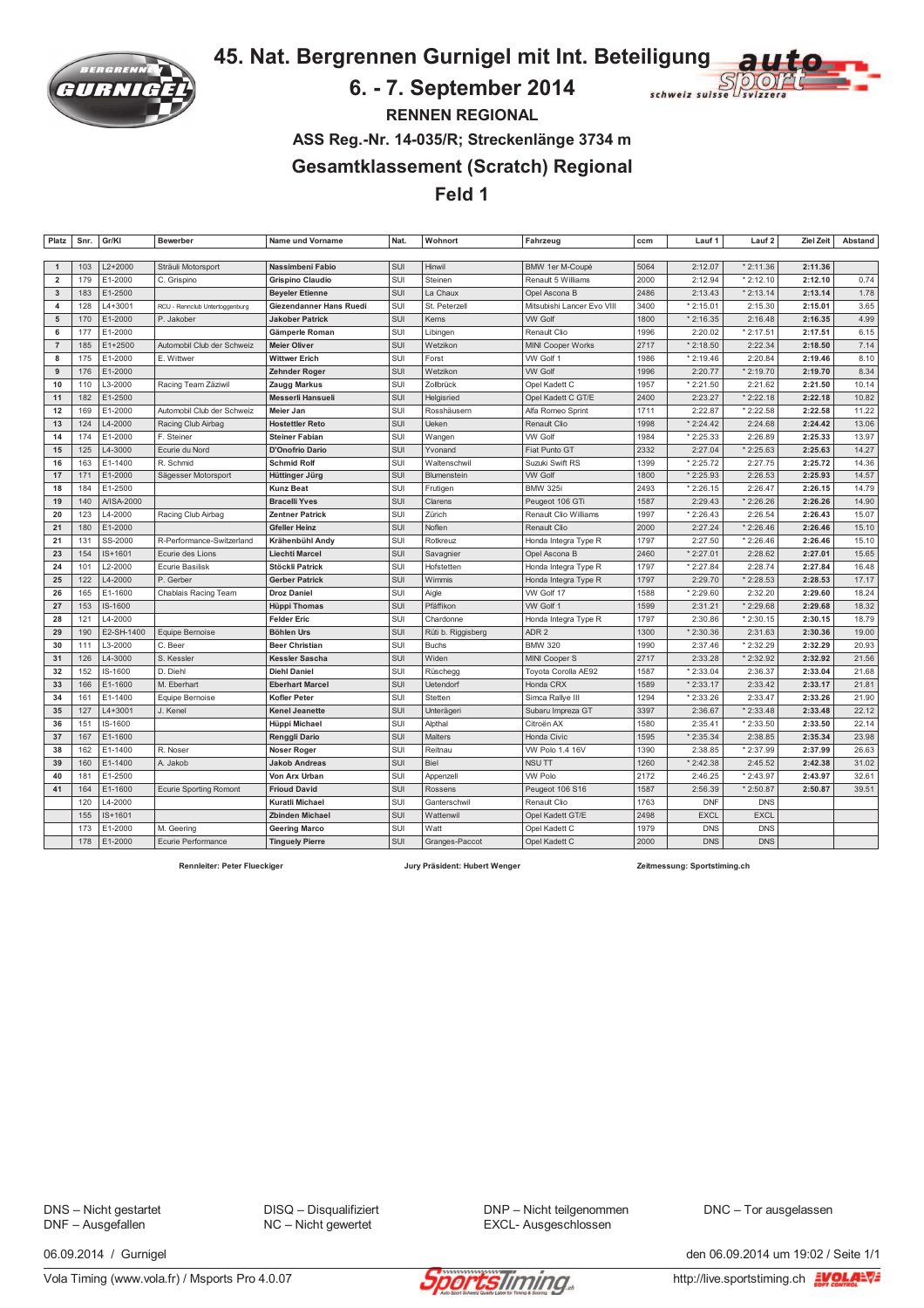

# 45. Nat. Bergrennen Gurnigel mit Int. Beteiligung

#### 6. - 7. September 2014



**TRAINING REGIONAL** 

ASS Reg.-Nr. 14-035/R; Streckenlänge 3734 m

**Gruppen und Klassen** 

Trainingsläufe Feld 1

| Platz | Snr. | Bewerbe<br>. | e und Vorname<br>' Na. | Nat. | Wohnort | Fahrzeuc | $\sim$<br>CCM | auf | Laur | . .<br>∠iel Zeit '<br>____ | Abstand |
|-------|------|--------------|------------------------|------|---------|----------|---------------|-----|------|----------------------------|---------|
|       |      |              |                        |      |         |          |               |     |      |                            |         |

### Kategorie LOC 2 (REG) bis 2000 ccm

1 101 Ecurie Basilisk Stöckli Patrick SUI Hofstetten Honda Integra Type R 1797  $2:29.16$  $2:35.46$  $*2:29.16$ 

#### Kategorie LOC 2 ueber 2000 ccm

| 103 | Sträuli Motorsport | Nassimbeni Fabio     | SU        | <b>FILLIWIL</b> | 1er M-Coupe<br><b>BMW</b> | 5064 | 2:16.68    | $*2:13.68$ | 2:13.68 |  |
|-----|--------------------|----------------------|-----------|-----------------|---------------------------|------|------------|------------|---------|--|
| 102 |                    | <b>Binggeli Hans</b> | SII<br>ັບ | Bie             | l bmw 1<br>Touring        | 2800 | <b>DNS</b> | <b>DNS</b> |         |  |

## Kategorie LOC 3 (REG) bis 2000 ccm

| 110 | ani zaziwil | <b>Zaugg Markus</b> | I SU | $\sim$ 111 and $\sim$<br>, , , , , , , , , , , , | waya n         | 1957 | 2:25.48           | 4.40<br>$\mathbf{r}$ $\mathbf{r}$<br>2.21.10 | 2.2119  |       |
|-----|-------------|---------------------|------|--------------------------------------------------|----------------|------|-------------------|----------------------------------------------|---------|-------|
|     | Веє         | r Christian<br>Bee  | ' su | Buchs                                            | <b>BMW 320</b> | 1990 | $\sim$<br>2.42.65 | '2:38.08                                     | 2:38.08 | 16.89 |

#### Kategorie LOC 4 (REG) bis 2000 ccm

| 124 | l Racing Club Airbag | <b>Hostettler Reto</b> | <b>SU</b> | Ueken               | Renault Clio          | 1998 | 2:28.21 | $*2:25.32$ | 2:25.32 |      |
|-----|----------------------|------------------------|-----------|---------------------|-----------------------|------|---------|------------|---------|------|
| 123 | Racing Club Airbag   | <b>Zentner Patrick</b> | SUI       | Zürich              | Renault Clio Williams | 1997 | 2:33.40 | $*2:28.88$ | 2:28.88 | 3.56 |
| 120 |                      | <b>Kuratli Michael</b> | <b>SU</b> | <b>Ganterschwil</b> | Renault Clio          | 1763 | 2:38.52 | $*2:31.55$ | 2:31.55 | 6.23 |
| 121 |                      | <b>Felder Eric</b>     | SUI       | Chardonne           | Honda Integra Type R  | 1797 | 2:39.66 | $*2:32.41$ | 2:32.41 | 7.09 |
| 122 | P. Gerber            | <b>Gerber Patrick</b>  | <b>SU</b> | Wimmis              | Honda Integra Type R  | 1797 | 2:37.22 | $*2:32.48$ | 2:32.48 | 7.16 |

### Kategorie LOC 4 (REG) 2001 bis 3000 ccm

| 125 | Ecurie du Nord | D'Onofrio Dario | l su | Yvonano | Fiat Punto GT | 2332        | 2:33.27 | $*2:28.69$ | 2:28.69 |      |
|-----|----------------|-----------------|------|---------|---------------|-------------|---------|------------|---------|------|
| 126 | Kessler        | Kessler Sascha  | I SU | Widen   | MINI Cooper S | 2717<br>- - | 2:39.95 | $*2:35.15$ | 2:35.15 | 6.46 |

### Kategorie LOC 4 (REG) ueber 3001 ccm

| $\sqrt{2}$<br><b>ZO</b> | rtoaaenburo | Giezendanner Hans Ruedi | <b>SU</b> | Peterze <sub>n</sub> | Evo VIII<br>Mitsubishi Lancer | 3400 | 2:22.01 | $*2:17.04$ | 2:17.04 |  |
|-------------------------|-------------|-------------------------|-----------|----------------------|-------------------------------|------|---------|------------|---------|--|
| $-2$                    | Kene        | Kenel<br>el Jeanette…   | ' SU      | elduell              | Subaru<br>mpreza G1           | 3397 | . .     | $*2:36.16$ | 2:36.16 |  |

### Kategorie SuperSerie (REG) bis 2000 ccm

| $\lambda$<br>$\sqrt{2}$ | ormance-Switzerland<br>m. | Krähenbühl Andv | l su | Rotkreuz | Honda<br>· Intear:<br>Type F<br>ונה ונוס | 1797 | 2:32.70 | 2:26.18 | 2:26.18 |  |
|-------------------------|---------------------------|-----------------|------|----------|------------------------------------------|------|---------|---------|---------|--|
|                         |                           |                 |      |          |                                          |      |         |         |         |  |

#### Tourenwagen Gruppe A/ISA (REG) bis 2000 ccm

|  |  |  | 140 |  | <b>Bracelli Yves</b> | <b>CI</b><br>$\cdot$ | Clarens | t 106 GT<br>Peugeoi | 1587 | 2:35.01 | 0.0000<br>2:29.70 | 2:29.70 |  |
|--|--|--|-----|--|----------------------|----------------------|---------|---------------------|------|---------|-------------------|---------|--|
|--|--|--|-----|--|----------------------|----------------------|---------|---------------------|------|---------|-------------------|---------|--|

### Spezialwagen InterSwiss (REG) bis 1600 ccm

| 153        |                   | <b>Hüppi Thomas</b> | l su  | Pfäffikon | WW Golf             | 1599 | 2:44.90 | $*2:32.64$ | 2:32.64 |      |
|------------|-------------------|---------------------|-------|-----------|---------------------|------|---------|------------|---------|------|
| 152        | : Diahl<br>. וסוש | Diehl Daniel        | I SUI | Rüschegg  | Tovota Corolla AE92 | 1587 | 2:41.58 | $*2:34.70$ | 2:34.70 | 2.06 |
| AB<br>ו כו |                   | Hüppi Michael       | l su  | Alptha    | Citroën AX          | 1580 | 2:40.04 | $*2:35.46$ | 2:35.46 | 2.82 |

### Spezialwagen InterSwiss (REG) ueber 1601 ccm

 $\begin{array}{|c|c|c|c|c|} \hline \textbf{1} & \textbf{155} \end{array}$ **Zbinden Michael** Opel Kadett GT/E  $\overline{\mathsf{l}$ sur Wattenwil 2498  $2:20.49$  $*2:14.99$  $2:14.99$ DNS - Nicht gestartet DISQ - Disqualifiziert DNP - Nicht teilgenommen DNC - Tor ausgelassen DNF - Ausgefallen  $NC -$  Nicht gewertet EXCL- Ausgeschlossen

06.09.2014 / Gurnigel

Vola Timing (www.vola.fr) / Msports Pro 4.0.05



den 06.09.2014 um 10:28 / Seite 1/2